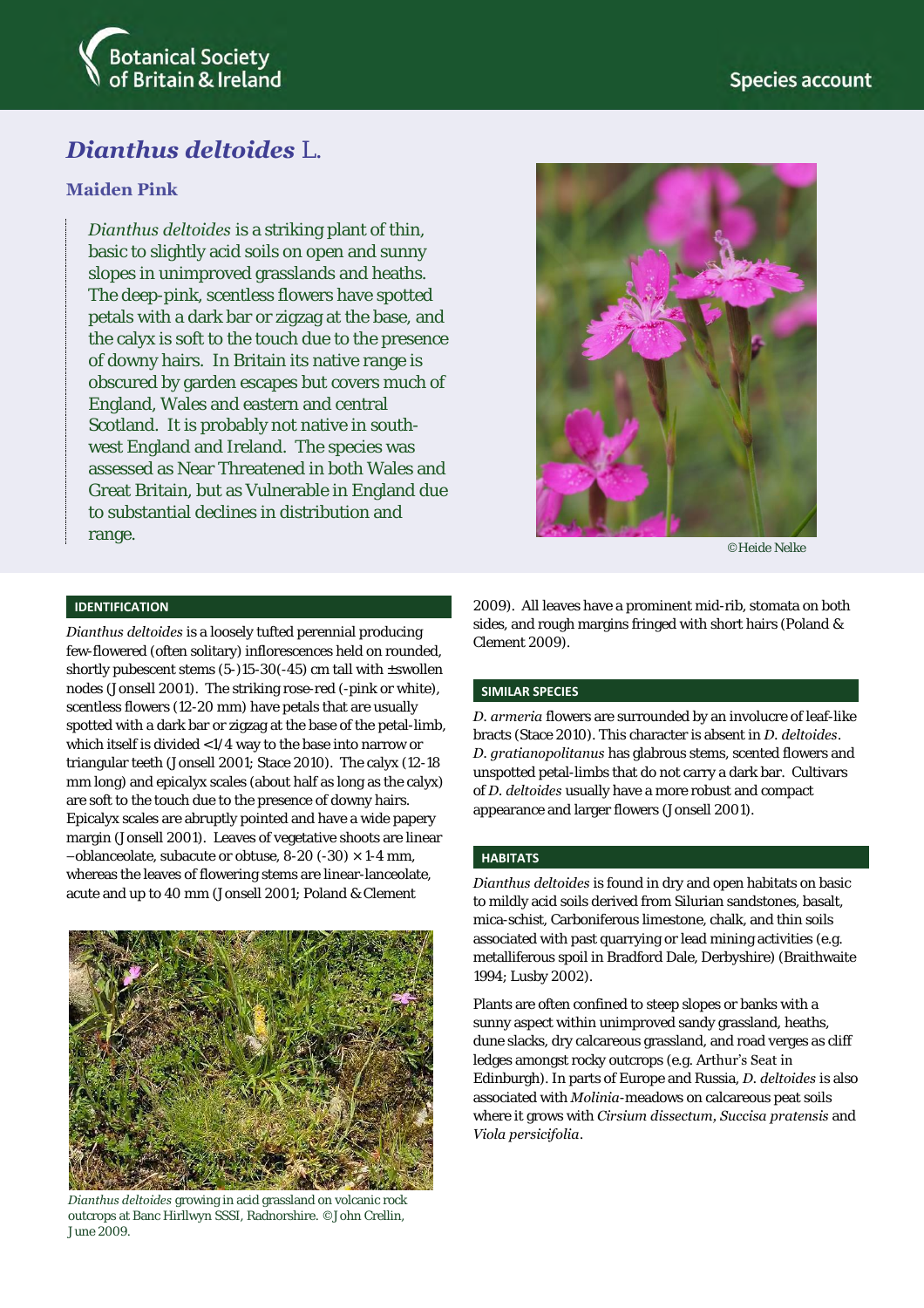#### **BIOGEOGRAPHY**

In Great Britain *D. deltoides* is scattered throughout England, Wales, central and eastern Scotland and the Scottish borders, but is absent from south-west England, western and northern Scotland and Ireland. It is a mainly lowland but is found up to 355 m at Parsley Hay, Derbyshire. Its distribution has become severely fragmented in recent times, with for example England experiencing a decline of 39% since 1930 (Stroh et al. 2014), and as such populations are now largely confined to small refugia (Braithwaite 1994). Cultivars of *D. deltoides* are found as naturalised garden escapes across Scotland, Wales, England and Ireland, with the range of native plants and alien cultivars occasionally overlapping (Lusby 2002).

*Dianthus deltoides* is widespread throughout much of central, eastern and northern Europe but becomes increasingly uncommon towards the south and west (Jalas & Suominen 1985). Its eastern range extends through Russia as far as Lake Baikal*,* with its most northerly native limits extending to Tromso and Sør-Varanger in Norway (Jonsell 2001). *D. deltoides* is present as a non-native in North America, New Zealand and Australia.

## **ECOLOGY**

An over-wintering perennial chamaephyte of sunny, dry habitats on basic to mildly acid soils (Hill et al. 2004), flowering from June to September, reproducing by seed and also via creeping vegetative shoots.



Distribution of *Dianthus deltoides* in Great Britain and Ireland.

The flowers are protandrous, with pollen-bearing anthers presented two days before a pistil of two styles protrudes from the flower for an additional 1.5 days (Jennersten 1988). Flowers close each night and so can only be pollinated by diurnal insects. The relatively long, narrow and tough calyx tube and pink petal-limbs are characteristic of butterflypollinated flowers adapted to exclude short-tongued insects (Faegri & van der Pijl 1979). Studies in southwest Sweden have shown that butterflies are important pollinators (Jennersten 1984) and synchrony between the phenology of *D. deltoides* and *Thymelicus lineola* (Essex Skipper) and *Ochiodes venata* (Large Skipper).

*Dianthus deltoides* can produce over 60 obovate seeds (2 mm long) per capsule, although Jennersten (1988) demonstrated a significant relationship between visitation rates by pollinators and seed set, with fragmented populations of *D. deltoides* having much lower seed set due to a lower diversity and abundance of both flowering plants and flower-visiting insects. Upon maturity, dry capsules are shaken by the wind and eventually release seeds close to the parent plant, with germination and the subsequent establishment of young plants dependent on the availability of suitable safe sites in open areas. Seedlings and young plants in particular require open, warm conditions.

#### **THREATS**

Cessation of grazing can lead to a rank sward and the eventual loss of *D. deltoides*. However, over-grazing leading to a closed, short sward is also undesirable and in the long-term can result in the loss of populations. Habitat loss via conversion of sites to other uses such as intensive pasture or forestry has substantially reduced the number and connectivity of sites. Fragmentation and subsequent reduced seed set should also be considered as future threats to extant populations.

## **MANAGEMENT**

Ideal management involves either a late-summer cut, removal of arisings, and aftermath grazing, or livestock grazing, preferably with cattle, throughout the spring and summer but with reduced levels in the summer months. However, meadow restoration trials conducted by Hellström et al. (2007) in northern Finland found that a mowing/disturbance regime in late summer led to the establishment of *D. deltoides* into a sown sward by providing bare soil and open 'microsites' for germination. This management regime created similar conditions to traditional practices of late mowing and aftermath cattle grazing, and can be viewed as a suitable alternative if cattle are not available in the locality.

#### **REFERENCES**

Braithwaite, M.E. 1994. *Dianthus deltoides* L. Maiden Pink. In: A. Stewart, D.A. Pearman & C.D. Preston (eds) *Scarce Plants in Britain*, p.137. JNCC, Peterborough.